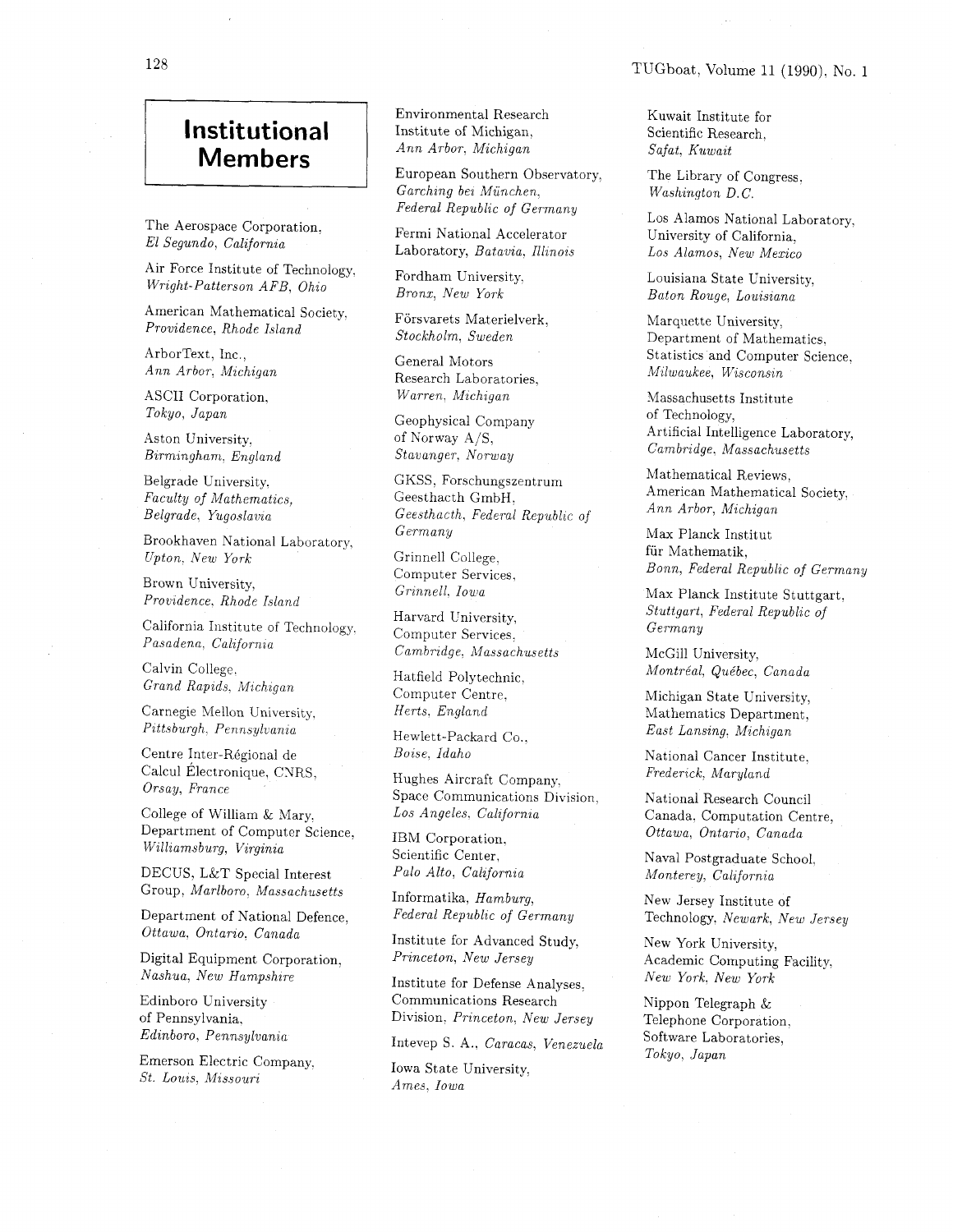Northeastern University, Academic Computing Services, *Boston, Massachusetts* 

Norwegian Pulp & Paper Research Institute, *Oslo, Norway* 

Pennsylvania State University, Computation Center, *University Park, Pennsylvania* 

Personal TFX. Incorporated, *Mzl1 Valley. Calzfornza* 

Princeton University, *Princeton, New Jersey* 

Promis Systems Corporation.  $Toronto, Ontario, Canada$ 

Peter Isaacson Publications. *Vzctorza. Australza* 

Purdue University, *West Lafayette. Indiana* 

Queens College.  $Flushing, New York$ 

RE/SPEC. Inc., *Rapzd City. South Dakota* 

Rice University. Department of Computer Science, *Houston, Texas* 

Rogaland University. *Stavanger. Norway* 

Ruhr Universitat Bochum, Rechenzentrum. *Bochum. Federal Republzc of Germany* 

Rutgers University, Hill Center. *Pzscataway, New Jersey* 

St. Albans School. *Mount St. Alban: Washington, D. C.* 

Sandia National Laboratories. *Albuquerque, New Mexico* 

SAS Institute, *Cary, North Carolina* 

I. P. Sharp Associates, *Palo Alto, California* 

Smithsonian Astrophysical Observatory, Computation Facility. *Cambridge, Massachusetts* 

Software Research Associates. *Tokyo, Japan* 

Sony Corporation. *Atsugz. Japan* 

Space Telescope Science Institute. *Baltzmore, Maryland* 

Springer-Verlag, *Hezdelberg. Federal Republzc of Germany* 

Stanford Linear Accelerator Center (SLAC). *Stanford. Calzfornza* 

Stanford University. Computer Science Department.  $Stanford, California$ 

Stefan Ram. Programming and Trade, *Berlin*, *Federal Republic of Germany* 

Stratus Computer. Inc.. *Marlboro. Massachusetts* 

Syracuse University, *Syracuse, New York* 

Talaris Systems, Inc.,  $San$  *Diego. California* 

TECOGRAF Software,  $Milan, Italy$ 

Texas A & M University, Department of Computer Science.  $Collectation, Texas$ 

Texcel, *Oslo, Norruay* 

TRW, Inc , *Redondo Beach. Calzfornza* 

Tufts University. *Medford, Massachusetts* 

TV Gulde, *Radnor, Pennsylvanza* 

TYX Corporation.  $Reston, Virginia$ 

UNI-C. *Aarhus, Denmark* 

Universidad Sevilla. *Seuzlla. Spazn* 

Universidade de Coimbra, *Cozmbra. Portugal* 

Università degli Studi Milano, Istituto di Cibernetica.  $Milan, Italy$ 

University College, *Cork. Ireland* 

University of Alabama. *Tuscaloosa, Alabama* 

University of British Columbia, Computing Centre, *Vancouver, Britzsh Columbia, Canada* 

University of British Columbia. Mathematics Department,  $Vancouver, British Columbia,$ *Canada* 

University of Calgary. *Calgary. Alberta, Canada* 

University of California, Division of Library Automation, *Oakland. Calzfornza* 

University of California. Berkeley. Computer Science Division, *Berkeley: California* 

Cniversity of California, Berkeley. Space Astrophysics Group. *Berkeley. California* 

University of California. Irvine. Department of Mathematics. *Irvine.* California

University of California. Irvine. Information & Computer Science. *Irvine. Calzfornza* 

University of California. Los Angeles, Computer Science Department Archives. *Los Angeles, California* 

University of California, San Diego, La *Jolla, California* 

University of Canterbury. *Christchurch, New Zealand* 

University of Chicago, Computing Organizations, *Chicago, Illinois* 

University of Chicago, *Chicago. Illinois* 

University of Crete, Institute of Computer Science, *Heraklio, Crete, Greece* 

University of Delaware, *Newark, Delaware* 

University of Exeter, Computer Unit. *Exeter, Devon, England* 

University of Glasgow, Department of Computing Science. *Glasgow, Scotland*